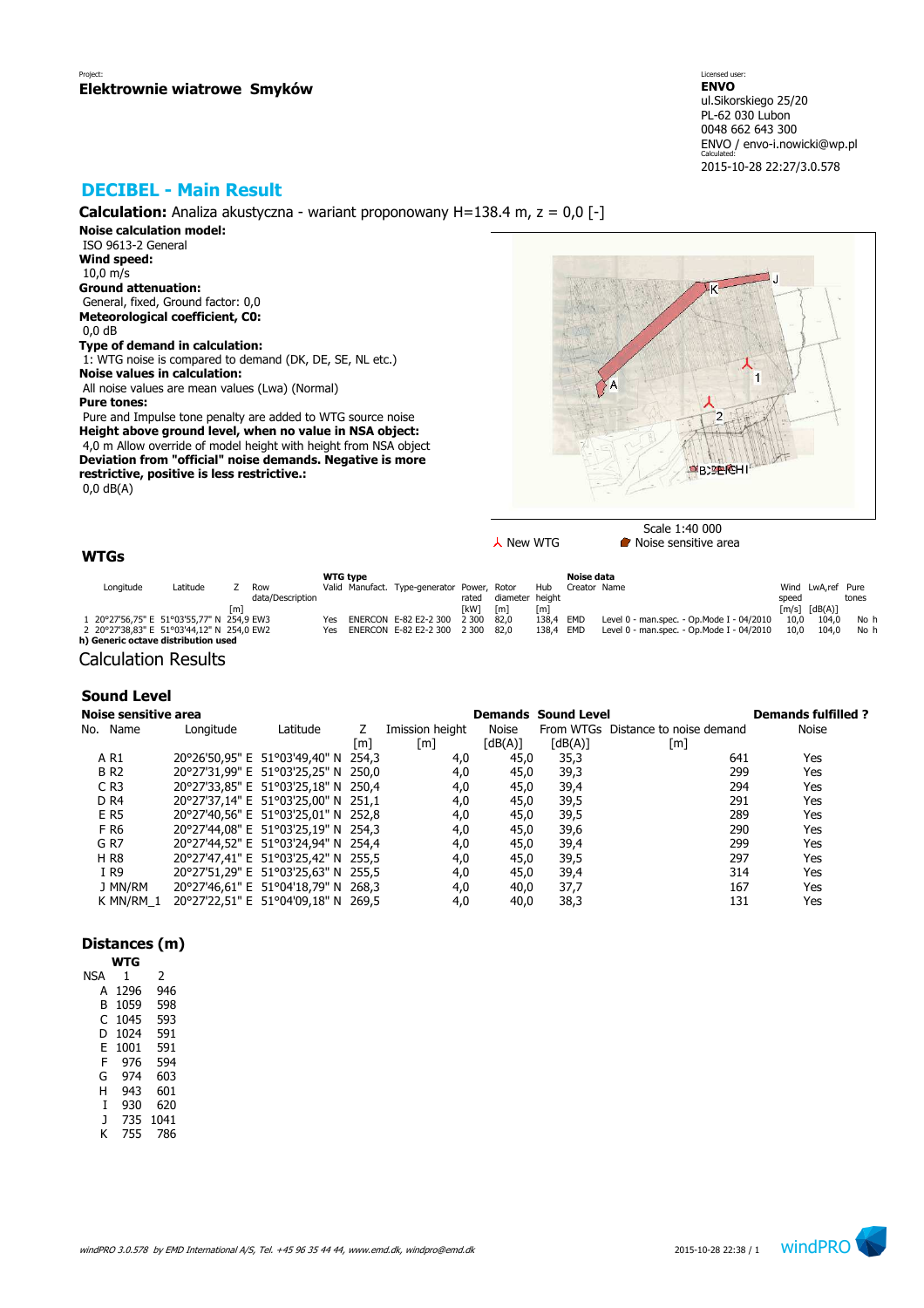## **DECIBEL - Detailed results**

**Calculation:** Analiza akustyczna - wariant proponowany H=138.4 m, z = 0,0 [-]**Noise calculation model:** ISO 9613-2 General 10,0 m/s **Assumptions** 

Calculated  $L(DW) = LWA, ref + K + Dc - (Adiv + Aatm + Agr + Abar + Amisc) - Cmet$ (when calculated with ground attenuation, then  $Dc = D$ omega)

| LWA,ref: | Sound pressure level at WTG                        |
|----------|----------------------------------------------------|
| К:       | Pure tone                                          |
| Dc:      | Directivity correction                             |
| Adiv:    | the attenuation due to geometrical divergence      |
| Aatm:    | the attenuation due to atmospheric absorption      |
| Agr:     | the attenuation due to ground effect               |
| Abar:    | the attenuation due to a barrier                   |
| Amisc:   | the attenuation due to miscellaneous other effects |
| Cmet:    | Meteorological correction                          |

## Calculation Results

| Noise sensitive area: A R1<br><b>WTG</b><br>Wind speed: $10,0$ m/s<br>No. Distance Sound distance Calculated LwA,ref Dc<br>Adiv Aatm Agr Abar Amisc<br>$\lceil dB(A) \rceil$ $\lceil dB \rceil$<br>[dB]<br>$[dB]$ $[dB]$ $[dB]$<br>$\lceil m \rceil$<br>$\lceil dB(A) \rceil$<br>[dB]<br>$\lceil m \rceil$<br>1 2 9 6<br>104,0 0,00 73,30<br>$-0.00$<br>1 3 0 3<br>30,29<br>0,00<br>1<br>$\overline{\phantom{a}}$<br>$\overline{2}$<br>104,0 0,00 70,60<br>$-0.00$<br>946<br>955<br>33,67<br>0,00<br>$\overline{\phantom{a}}$<br>35,31<br>Sum<br>- Data undefined due to calculation with octave data<br>Noise sensitive area: B R2<br><b>WTG</b><br>Wind speed: $10,0 \text{ m/s}$<br>No. Distance Sound distance Calculated LwA,ref<br>Dc<br>Adiv<br>Aatm Agr Abar Amisc<br>$\lceil dB(A) \rceil$<br>$\lceil dB(A) \rceil$ $\lceil dB \rceil$<br>[dB]<br>$[dB]$ $[dB]$ $[dB]$<br>[dB]<br>[m]<br>$\lceil m \rceil$<br>104,0 0,00 71,57<br>$-0.00$<br>1 0 5 9<br>32,47<br>0,00<br>1<br>1 068<br>$\sim$<br>$\overline{2}$<br>104,0 0,00 66,76<br>598<br>614<br>38,29<br>$-0.00$<br>0,00<br>$\sim$ 100 $\mu$<br>39,30<br>Sum<br>- Data undefined due to calculation with octave data<br>Noise sensitive area: C R3<br><b>WTG</b><br>Wind speed: $10,0$ m/s<br>No. Distance Sound distance Calculated LwA,ref Dc<br>Adiv Aatm Agr Abar Amisc<br>$\lceil dB(A) \rceil$ $\lceil dB \rceil$<br>[dB]<br>[dB(A)]<br>$[dB]$ $[dB]$ $[dB]$<br>[dB]<br>$\lceil m \rceil$<br>$\lceil m \rceil$<br>1 0 4 5<br>1 0 5 4<br>104,0 0,00 71,46<br>$-0,00$<br>0,00<br>32,62<br>1<br>$\overline{2}$<br>104,0 0,00 66,69<br>593<br>609<br>38,37<br>$-0.00$<br>0,00<br>$\overline{\phantom{a}}$<br>39,40<br><b>Sum</b><br>- Data undefined due to calculation with octave data<br>Noise sensitive area: D R4<br><b>WTG</b><br>Wind speed: $10,0$ m/s<br>No. Distance Sound distance Calculated LwA,ref<br>Dc<br>Adiv<br>Aatm Agr Abar Amisc<br>$\lceil dB(A) \rceil$ $\lceil dB \rceil$<br>[dB]<br>[dB]<br>[dB]<br>[dB]<br>[dB]<br>[dB(A)]<br>$\lceil m \rceil$<br>$\lceil m \rceil$<br>1 0 3 3<br>32,83<br>104,0 0,00 71,28<br>1 0 2 4<br>0,00<br>0,00<br>1<br>$\overline{\phantom{a}}$<br>$\sim$<br>2<br>591<br>607<br>104,0 0,00 66,66<br>0,00<br>38,40<br>0,00<br>$\sim$<br>$\sim$ 100 $\mu$ |                                                                                                   |
|----------------------------------------------------------------------------------------------------------------------------------------------------------------------------------------------------------------------------------------------------------------------------------------------------------------------------------------------------------------------------------------------------------------------------------------------------------------------------------------------------------------------------------------------------------------------------------------------------------------------------------------------------------------------------------------------------------------------------------------------------------------------------------------------------------------------------------------------------------------------------------------------------------------------------------------------------------------------------------------------------------------------------------------------------------------------------------------------------------------------------------------------------------------------------------------------------------------------------------------------------------------------------------------------------------------------------------------------------------------------------------------------------------------------------------------------------------------------------------------------------------------------------------------------------------------------------------------------------------------------------------------------------------------------------------------------------------------------------------------------------------------------------------------------------------------------------------------------------------------------------------------------------------------------------------------------------------------------------------------------------------------------------------------------------------------------------------------------------------------------------------------------------------------------------------------------------------------------------------------------------------------------------|---------------------------------------------------------------------------------------------------|
|                                                                                                                                                                                                                                                                                                                                                                                                                                                                                                                                                                                                                                                                                                                                                                                                                                                                                                                                                                                                                                                                                                                                                                                                                                                                                                                                                                                                                                                                                                                                                                                                                                                                                                                                                                                                                                                                                                                                                                                                                                                                                                                                                                                                                                                                            |                                                                                                   |
|                                                                                                                                                                                                                                                                                                                                                                                                                                                                                                                                                                                                                                                                                                                                                                                                                                                                                                                                                                                                                                                                                                                                                                                                                                                                                                                                                                                                                                                                                                                                                                                                                                                                                                                                                                                                                                                                                                                                                                                                                                                                                                                                                                                                                                                                            | Cmet<br>A<br>[dB]<br>[dB]<br>0,00<br>0,00                                                         |
|                                                                                                                                                                                                                                                                                                                                                                                                                                                                                                                                                                                                                                                                                                                                                                                                                                                                                                                                                                                                                                                                                                                                                                                                                                                                                                                                                                                                                                                                                                                                                                                                                                                                                                                                                                                                                                                                                                                                                                                                                                                                                                                                                                                                                                                                            |                                                                                                   |
|                                                                                                                                                                                                                                                                                                                                                                                                                                                                                                                                                                                                                                                                                                                                                                                                                                                                                                                                                                                                                                                                                                                                                                                                                                                                                                                                                                                                                                                                                                                                                                                                                                                                                                                                                                                                                                                                                                                                                                                                                                                                                                                                                                                                                                                                            |                                                                                                   |
|                                                                                                                                                                                                                                                                                                                                                                                                                                                                                                                                                                                                                                                                                                                                                                                                                                                                                                                                                                                                                                                                                                                                                                                                                                                                                                                                                                                                                                                                                                                                                                                                                                                                                                                                                                                                                                                                                                                                                                                                                                                                                                                                                                                                                                                                            |                                                                                                   |
|                                                                                                                                                                                                                                                                                                                                                                                                                                                                                                                                                                                                                                                                                                                                                                                                                                                                                                                                                                                                                                                                                                                                                                                                                                                                                                                                                                                                                                                                                                                                                                                                                                                                                                                                                                                                                                                                                                                                                                                                                                                                                                                                                                                                                                                                            | A<br>Cmet<br>[dB]<br>[dB]<br>0,00<br>$\overline{\phantom{a}}$<br>0,00<br>$\overline{\phantom{a}}$ |
|                                                                                                                                                                                                                                                                                                                                                                                                                                                                                                                                                                                                                                                                                                                                                                                                                                                                                                                                                                                                                                                                                                                                                                                                                                                                                                                                                                                                                                                                                                                                                                                                                                                                                                                                                                                                                                                                                                                                                                                                                                                                                                                                                                                                                                                                            |                                                                                                   |
|                                                                                                                                                                                                                                                                                                                                                                                                                                                                                                                                                                                                                                                                                                                                                                                                                                                                                                                                                                                                                                                                                                                                                                                                                                                                                                                                                                                                                                                                                                                                                                                                                                                                                                                                                                                                                                                                                                                                                                                                                                                                                                                                                                                                                                                                            |                                                                                                   |
|                                                                                                                                                                                                                                                                                                                                                                                                                                                                                                                                                                                                                                                                                                                                                                                                                                                                                                                                                                                                                                                                                                                                                                                                                                                                                                                                                                                                                                                                                                                                                                                                                                                                                                                                                                                                                                                                                                                                                                                                                                                                                                                                                                                                                                                                            |                                                                                                   |
|                                                                                                                                                                                                                                                                                                                                                                                                                                                                                                                                                                                                                                                                                                                                                                                                                                                                                                                                                                                                                                                                                                                                                                                                                                                                                                                                                                                                                                                                                                                                                                                                                                                                                                                                                                                                                                                                                                                                                                                                                                                                                                                                                                                                                                                                            | A<br>Cmet<br>[dB]<br>[dB]<br>0,00<br>0,00                                                         |
|                                                                                                                                                                                                                                                                                                                                                                                                                                                                                                                                                                                                                                                                                                                                                                                                                                                                                                                                                                                                                                                                                                                                                                                                                                                                                                                                                                                                                                                                                                                                                                                                                                                                                                                                                                                                                                                                                                                                                                                                                                                                                                                                                                                                                                                                            |                                                                                                   |
|                                                                                                                                                                                                                                                                                                                                                                                                                                                                                                                                                                                                                                                                                                                                                                                                                                                                                                                                                                                                                                                                                                                                                                                                                                                                                                                                                                                                                                                                                                                                                                                                                                                                                                                                                                                                                                                                                                                                                                                                                                                                                                                                                                                                                                                                            |                                                                                                   |
|                                                                                                                                                                                                                                                                                                                                                                                                                                                                                                                                                                                                                                                                                                                                                                                                                                                                                                                                                                                                                                                                                                                                                                                                                                                                                                                                                                                                                                                                                                                                                                                                                                                                                                                                                                                                                                                                                                                                                                                                                                                                                                                                                                                                                                                                            |                                                                                                   |
|                                                                                                                                                                                                                                                                                                                                                                                                                                                                                                                                                                                                                                                                                                                                                                                                                                                                                                                                                                                                                                                                                                                                                                                                                                                                                                                                                                                                                                                                                                                                                                                                                                                                                                                                                                                                                                                                                                                                                                                                                                                                                                                                                                                                                                                                            | A<br>Cmet<br>[dB]<br>[dB]<br>0,00<br>0,00<br>$\overline{\phantom{a}}$                             |

Sum 39,47

- Data undefined due to calculation with octave data

#### **Noise sensitive area: E R5 WTG Wind speed: 10,0 m/s**

| WIG |       |                                                                                   | Wind speed: 10,0 m/s |                                                            |  |                  |  |                          |  |                |  |         |
|-----|-------|-----------------------------------------------------------------------------------|----------------------|------------------------------------------------------------|--|------------------|--|--------------------------|--|----------------|--|---------|
|     |       | No. Distance Sound distance Calculated LwA,ref Dc Adiv Aatm Agr Abar Amisc A Cmet |                      |                                                            |  |                  |  |                          |  |                |  |         |
|     | [m]   | lml –                                                                             | [dB(A)]              | $[dB(A)]$ $[dB]$ $[dB]$ $[dB]$ $[dB]$ $[dB]$ $[dB]$ $[dB]$ |  |                  |  |                          |  |                |  |         |
|     | 1 001 |                                                                                   | 1 0 10 33.07         |                                                            |  | 104.0 0.00 71.09 |  | <b>Contract Contract</b> |  | $-0.00$ $0.00$ |  | $-0.00$ |
|     | 591   |                                                                                   | 607 38.41            |                                                            |  | 104.0 0.00 66.66 |  | $\omega_{\rm{max}}$      |  | $-0.00$ $0.00$ |  | $-0.00$ |

Sum 39,52

- Data undefined due to calculation with octave data

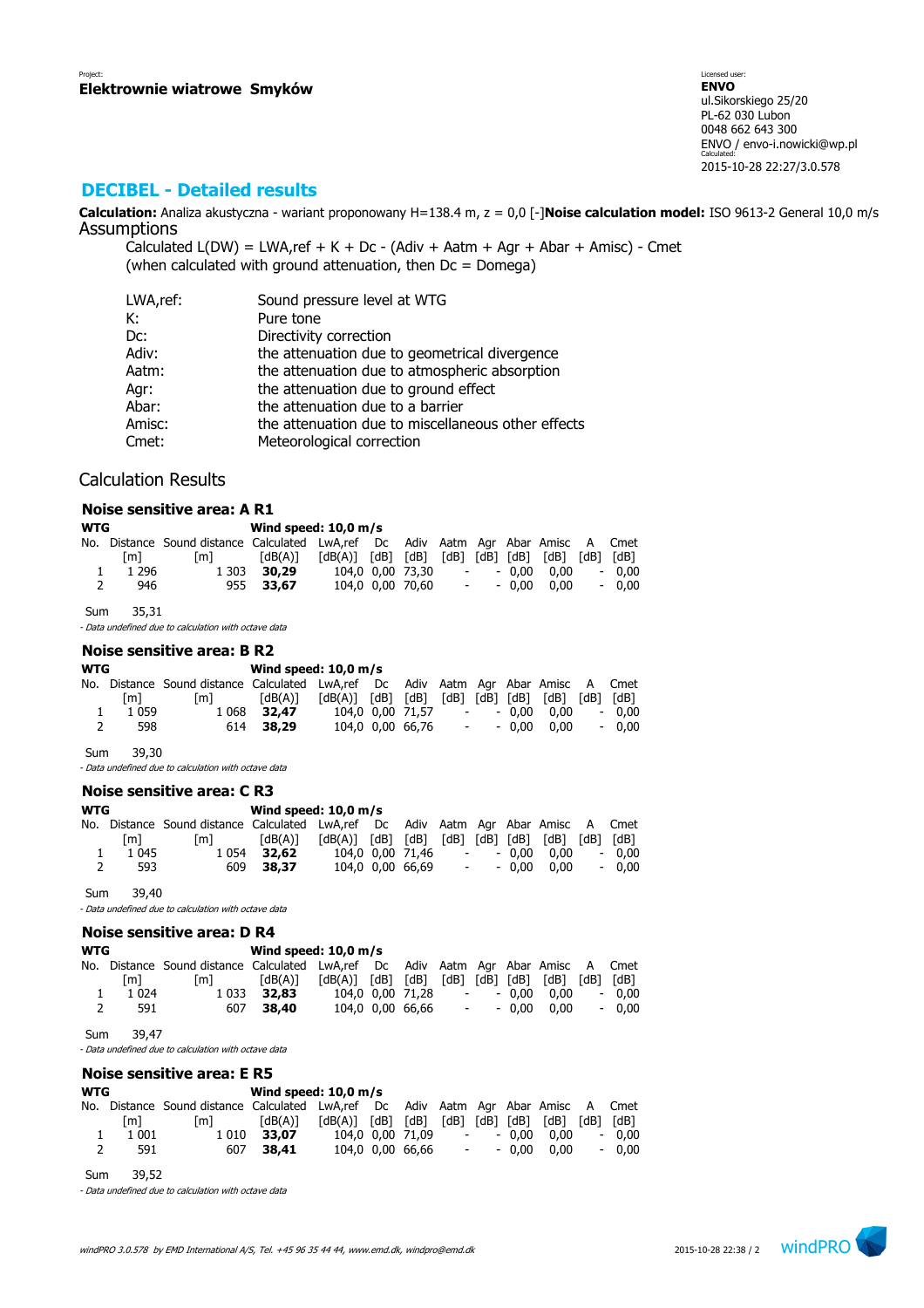# **DECIBEL - Detailed results**

**Calculation:** Analiza akustyczna - wariant proponowany H=138.4 m, z = 0,0 [-]**Noise calculation model:** ISO 9613-2 General 10,0 m/s **Noise sensitive area: F R6**

| <b>WTG</b> |     |                                                                               | Wind speed: $10.0$ m/s |                         |  |                  |                          |                  |         |      |                          |      |  |
|------------|-----|-------------------------------------------------------------------------------|------------------------|-------------------------|--|------------------|--------------------------|------------------|---------|------|--------------------------|------|--|
| No.        |     | Distance Sound distance Calculated LwA,ref Dc Adiv Aatm Agr Abar Amisc A Cmet |                        |                         |  |                  |                          |                  |         |      |                          |      |  |
|            | [m] | [m]                                                                           | [dB(A)]                | $[dB(A)]$ $[dB]$ $[dB]$ |  |                  | [dB]                     | [dB] [dB]        |         | [dB] | [dB]                     | [dB] |  |
|            | 976 | 985                                                                           | 33,34                  |                         |  | 104.0 0.00 70.87 |                          | $\sim$ 100 $\mu$ | $-0.00$ | 0.00 | $\overline{\phantom{0}}$ | 0.00 |  |
| 2          | 594 | 608                                                                           | 38,38                  |                         |  | 104.0 0.00 66.68 | $\overline{\phantom{a}}$ |                  | $-0.00$ | 0.00 | $\overline{\phantom{a}}$ | 0.00 |  |
|            |     |                                                                               |                        |                         |  |                  |                          |                  |         |      |                          |      |  |

Sum 39,56

- Data undefined due to calculation with octave data

#### **Noise sensitive area: G R7**

| WTG | Wind speed: $10,0$ m/s |
|-----|------------------------|
|     |                        |

|   |       | No. Distance Sound-distance Calculated LwA.ref Dc Adiv Aatm Agr Abar Amisc A Cmet |           |                                                                                                                                                            |                  |  |                |         |
|---|-------|-----------------------------------------------------------------------------------|-----------|------------------------------------------------------------------------------------------------------------------------------------------------------------|------------------|--|----------------|---------|
|   | [m] _ | im I                                                                              | [dB(A)]   | $\lceil dB(A) \rceil$ $\lceil dB \rceil$ $\lceil dB \rceil$ $\lceil dB \rceil$ $\lceil dB \rceil$ $\lceil dB \rceil$ $\lceil dB \rceil$ $\lceil dB \rceil$ |                  |  |                |         |
|   | 982   |                                                                                   | 991 33.28 | 104,0 0,00 70,92                                                                                                                                           |                  |  | - - 0.00 0.00  | $-0.00$ |
| 2 | 603   |                                                                                   | 617 38.23 |                                                                                                                                                            | 104,0 0,00 66,81 |  | $ -$ 0.00 0.00 | $-0.00$ |

Sum 39,43

- Data undefined due to calculation with octave data

#### **Noise sensitive area: H R8**

#### **WTG Wind speed: 10,0 m/s**

|   |      | No. Distance Sound distance Calculated LwA,ref Dc Adiv Aatm Agr Abar Amisc A Cmet |           |                                |  |            |             |         |
|---|------|-----------------------------------------------------------------------------------|-----------|--------------------------------|--|------------|-------------|---------|
|   | lm I | lmI –                                                                             | [dB(A)]   |                                |  |            |             |         |
|   | 955  |                                                                                   | 964 33.58 | 104,0 0,00 70,68 - - 0,00 0,00 |  |            |             | $-0.00$ |
| 2 | 601  |                                                                                   | 616 38.25 | 104,0 0,00 66,79               |  | $\sim 100$ | - 0.00 0.00 | $-0.00$ |

Sum 39,53

- Data undefined due to calculation with octave data

### **Noise sensitive area: I R9**

### **WTG Wind speed: 10,0 m/s**

|                |     | No. Distance Sound-distance Calculated LwA.ref Dc Adiv Aatm Agr Abar Amisc A Cmet |           |                                                                                                                                                            |                  |  |                                 |         |
|----------------|-----|-----------------------------------------------------------------------------------|-----------|------------------------------------------------------------------------------------------------------------------------------------------------------------|------------------|--|---------------------------------|---------|
|                | [m] | $\lceil m \rceil$                                                                 | [dB(A)]   | $\lceil dB(A) \rceil$ $\lceil dB \rceil$ $\lceil dB \rceil$ $\lceil dB \rceil$ $\lceil dB \rceil$ $\lceil dB \rceil$ $\lceil dB \rceil$ $\lceil dB \rceil$ |                  |  |                                 |         |
|                | 937 |                                                                                   | 946 33.77 |                                                                                                                                                            |                  |  | 104,0 0,00 70,52  - - 0,00 0.00 | $-0.00$ |
| $\overline{2}$ | 620 |                                                                                   | 634 37.95 |                                                                                                                                                            | 104,0 0,00 67,05 |  | $ -$ 0.00 0.00                  | $-0.00$ |

Sum 39,36

- Data undefined due to calculation with octave data

#### **Noise sensitive area: J MN/RM**

#### **WTG Wind speed: 10,0 m/s**

|   |       | No. Distance Sound-distance Calculated LwA,ref Dc Adiv Aatm Agr Abar Amisc A Cmet |              |                                             |  |  |                |         |
|---|-------|-----------------------------------------------------------------------------------|--------------|---------------------------------------------|--|--|----------------|---------|
|   | [m]   | $\lceil m \rceil$                                                                 |              |                                             |  |  |                |         |
|   | - 738 |                                                                                   | 748 36.26    | $104.0$ 0.00 68.48 $-$ - 0.00 0.00 $-$ 0.00 |  |  |                |         |
| 2 | 1 082 |                                                                                   | 1 0 88 32.27 | 104,0 0,00 71,74                            |  |  | $ -$ 0.00 0.00 | $-0.00$ |

Sum 37,72

- Data undefined due to calculation with octave data

### **Noise sensitive area: K MN/RM\_1**

| <b>WTG</b> |  |  |  |  |  | Wind speed: $10,0$ m/s |  |
|------------|--|--|--|--|--|------------------------|--|
|            |  |  |  |  |  |                        |  |

|      | No. Distance Sound-distance Calculated LwA.ref Dc Adiv Aatm Agr Abar Amisc A Cmet |           |                  |                  |        |                |         |
|------|-----------------------------------------------------------------------------------|-----------|------------------|------------------|--------|----------------|---------|
| ím1. | $\mathsf{Im}\mathsf{L}$                                                           | [dB(A)]   |                  |                  |        |                |         |
| 785  |                                                                                   | 794 35.63 | 104.0 0.00 68.99 |                  |        | $ -$ 0.00 0.00 | $-0.00$ |
| 837  |                                                                                   | 845 34,98 |                  | 104,0 0,00 69,54 | $\sim$ | $-0.00$ $0.00$ | $-0.00$ |

Sum 38,33

- Data undefined due to calculation with octave data

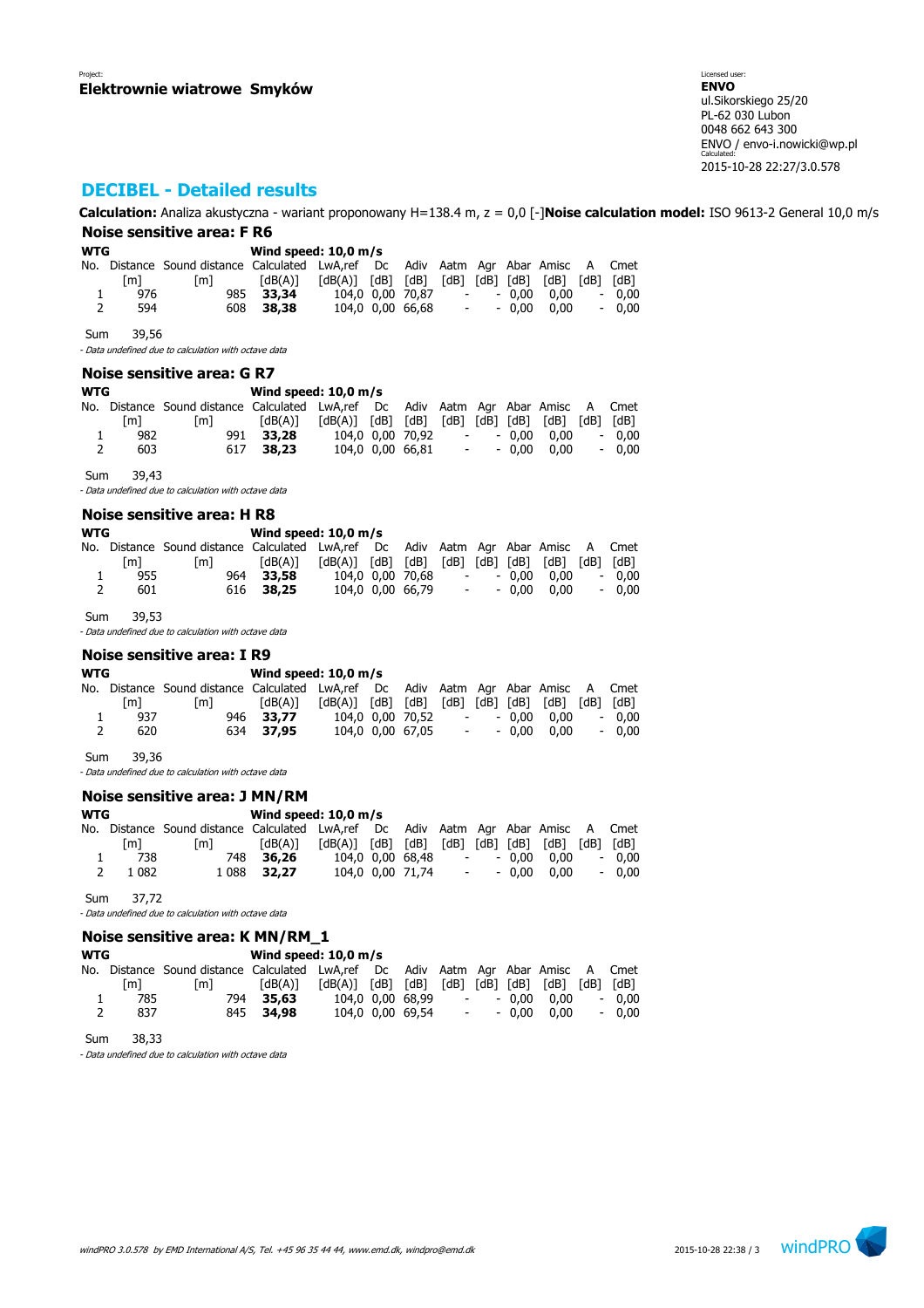## **DECIBEL - Assumptions for noise calculation**

**Noise calculation model:** ISO 9613-2 General **Wind speed:** 10,0 m/s **Ground attenuation:** General, fixed, Ground factor: 0,0 **Meteorological coefficient, C0:** 0,0 dB **Type of demand in calculation:** 1: WTG noise is compared to demand (DK, DE, SE, NL etc.) **Noise values in calculation:** All noise values are mean values (Lwa) (Normal) **Pure tones:** Pure and Impulse tone penalty are added to WTG source noise **Height above ground level, when no value in NSA object:** 4,0 m Allow override of model height with height from NSA object **Deviation from "official" noise demands. Negative is more restrictive, positive is less restrictive.:** 0,0 dB(A) **Octave data required** Air absorption 63 125 250 500 1 000 2 000 4 000 8 000 [db/km] [db/km] [db/km] [db/km] [db/km] [db/km] [db/km] [db/km] 0,1 0,4 1,0 1,9 3,7 9,7 32,8 117,0 **WTG:** ENERCON E-82 E2 2300 82.0 !O! **Noise:** Level 0 - man.spec. - Op.Mode I - 04/2010 Source Source/Date Creator Edited Enercon 2010-04-02 EMD 2012-07-13 16:50 According to manufacturer specification SIAS-04-SPL E-82 E2 OM I 2,3MW Rev1\_0-ger-ger.pdf **Octave data** Status Hub height Wind speed LwA,ref Pure tones<br>
[m] [m/s] [dB(A)]<br>
m Windcat 138,4 10,0 104,0 No [m] [m/s] [dB(A)] [dB] [dB] [dB] [dB] [dB] [dB] [dB] [dB] From Windcat 138,4 10,0 104,0 No Generic data 85,6 92,6 96,0 98,6 98,4 95,5 90,7 81,2 **NSA:** R1-A **Predefined calculation standard: Imission height(a.g.l.):** Use standard value from calculation model

**Calculation:** Analiza akustyczna - wariant proponowany H=138.4 m, z = 0,0 [-]**Noise calculation model:** ISO 9613-2 General 10,0 m/s

**Noise demand:** 45,0 dB(A) **No distance demand**

**NSA:** R2-B **Predefined calculation standard: Imission height(a.g.l.):** Use standard value from calculation model

**Noise demand:** 45,0 dB(A) **No distance demand**

**NSA:** R3-C **Predefined calculation standard: Imission height(a.g.l.):** Use standard value from calculation model

**Noise demand:** 45,0 dB(A) **No distance demand**

**NSA:** R4-D **Predefined calculation standard: Imission height(a.g.l.):** Use standard value from calculation model

**Noise demand:** 45,0 dB(A) **No distance demand**